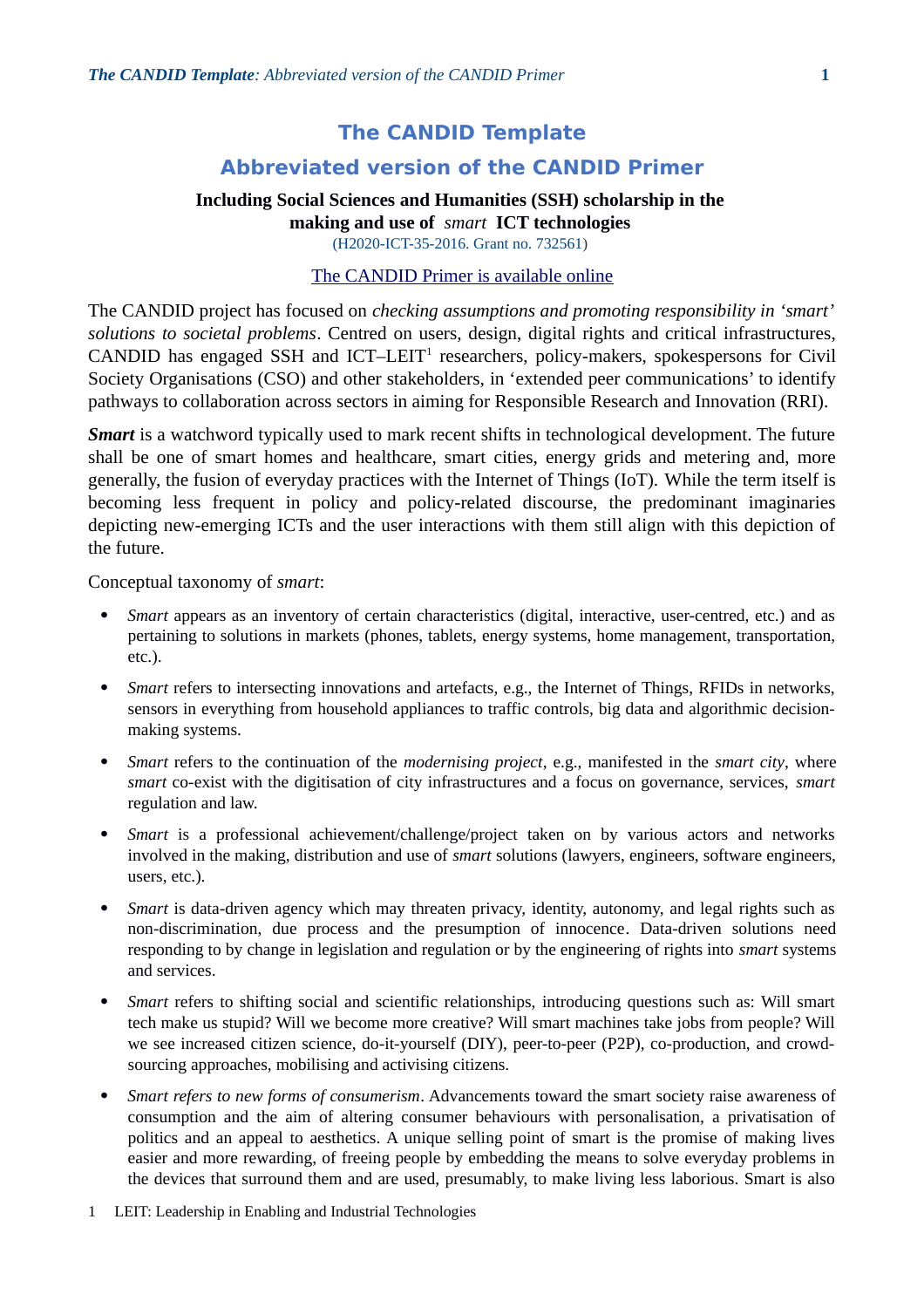increasingly coupled with sustainability in the development of smart grids and metering and smarter manufacturing systems to better manage the means of consumption.

This document should be considered for self-reflection to foster the exchange of knowledge and experience. After extended peer communications, the CANDID team has proposed a development life-cycle that presupposes reiteration and reflexivity.



## **Fig. 1 Simplified presentation of a life cycle of technology development**

There are many sites on the trajectory from invention to innovation where problems are defined, articulated and evaluated, solutions proposed and implemented and the outcomes assessed. Variety of actors are involved in discussing and making choices about *common concerns*:

- 1. Agenda setting: programme committees, expert advisory bodies, research leadership.
- 2. ICT-driven research and innovation projects that operate to address societal challenges.
- 3. Innovation spaces (maker and hacker spaces, living labs, etc.).
- 4. Standardisation and regulatory bodies.
- 5. Impact assessments and evaluations: technology, innovation and policy
- 6. Public spaces and institutions (including courts), where the intersections of ICTs and society are debated and scrutinised.
- 7. Business and enterprise, focused on developing and marketing *smart* products, systems and services.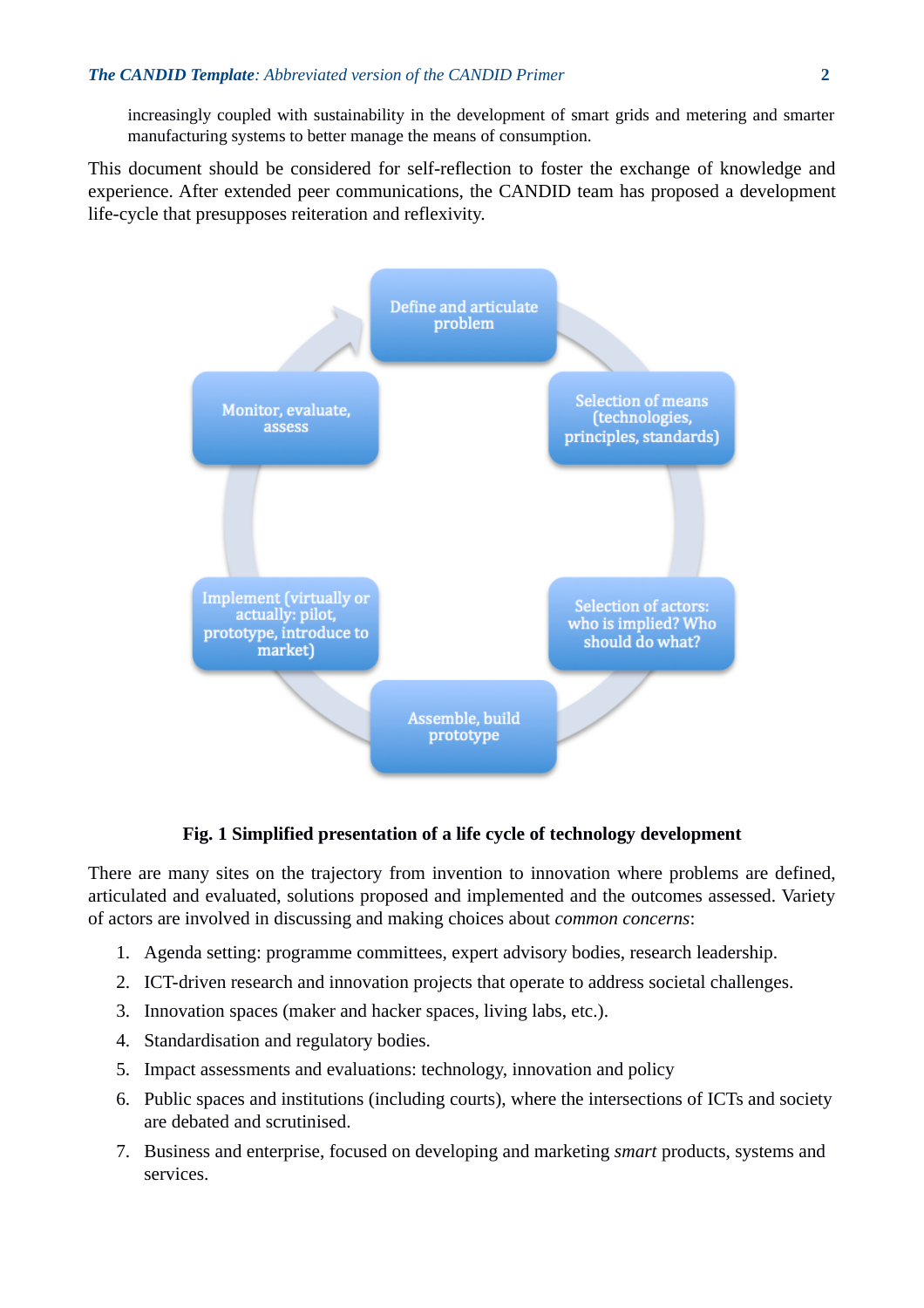#### *The CANDID Template: Abbreviated version of the CANDID Primer* **3**

CANDID takes its cue from design and innovation studies, in thinking about innovation in a lifecycle perspective (Fig 1), through which innovation proceeds, is tried and tested in *recursive* and *reiterative* stages. Such a model works well for retrospective understanding rather than prospective forecasting. It does not present a linear trajectory and to avoid over-simplification, it should be stressed that the 6 stages overlap, are not exhaustive and must be creatively combined in reference to the work taking place in the different sites listed above. For example:

- Work in programme committees typically deal with defining and elaborating research and innovation agendas (*framing*), defining the appropriate means and even who some of the actors should be.
- Research and innovation projects may similarly deal with issue-framing and a selection of means, insofar as they propose solutions to problems that are already defined in research agendas (co-shaping the agenda).



- Research projects may focus on building something and proposing ways to bring prototypes to market.
- Typically, research projects are not concerned with post-project follow-up of the impact of products, so stages 4 or 5 may be where their scope of involvement comes to an end.



• Technology assessors and regulatory agencies have a responsibility of monitoring products and their impacts.



• Standardisation bodies may be concerned with selection of means and measures, even actors, in their work of assessing and evaluating a product, e.g., EC-authored templates for assessing data protection in RFIDs and in smart grid/metering applications.



This model demonstrates how, ICT-saturated innovation involves *many hands* in and across the different stages through reiterations and, as is frequently the case, none of the actors possess a total overview so cannot be held accountable for the overall progress. Emerging societal and environmental implications may go unnoticed, especially in the early stages. Hence, a more inclusive practice is preferable right from the outset, to ensure societal robustness and acceptability. This preference is in keeping with the key goals of the RRI programme,<sup>[2](#page-2-0)</sup> i.e., to increase reflexivity, responsiveness, anticipation and deliberation with respect to the infusion of societal, cultural, ethical, political and policy implications in ICT projects and environments.

<span id="page-2-0"></span><sup>2</sup> The RRI programme has been embedded in ICT-related parts of the Horizon2020 Work Programme, <https://ec.europa.eu/digital-single-market/en/responsible-research-and-innovation-ict-related-parts-h2020>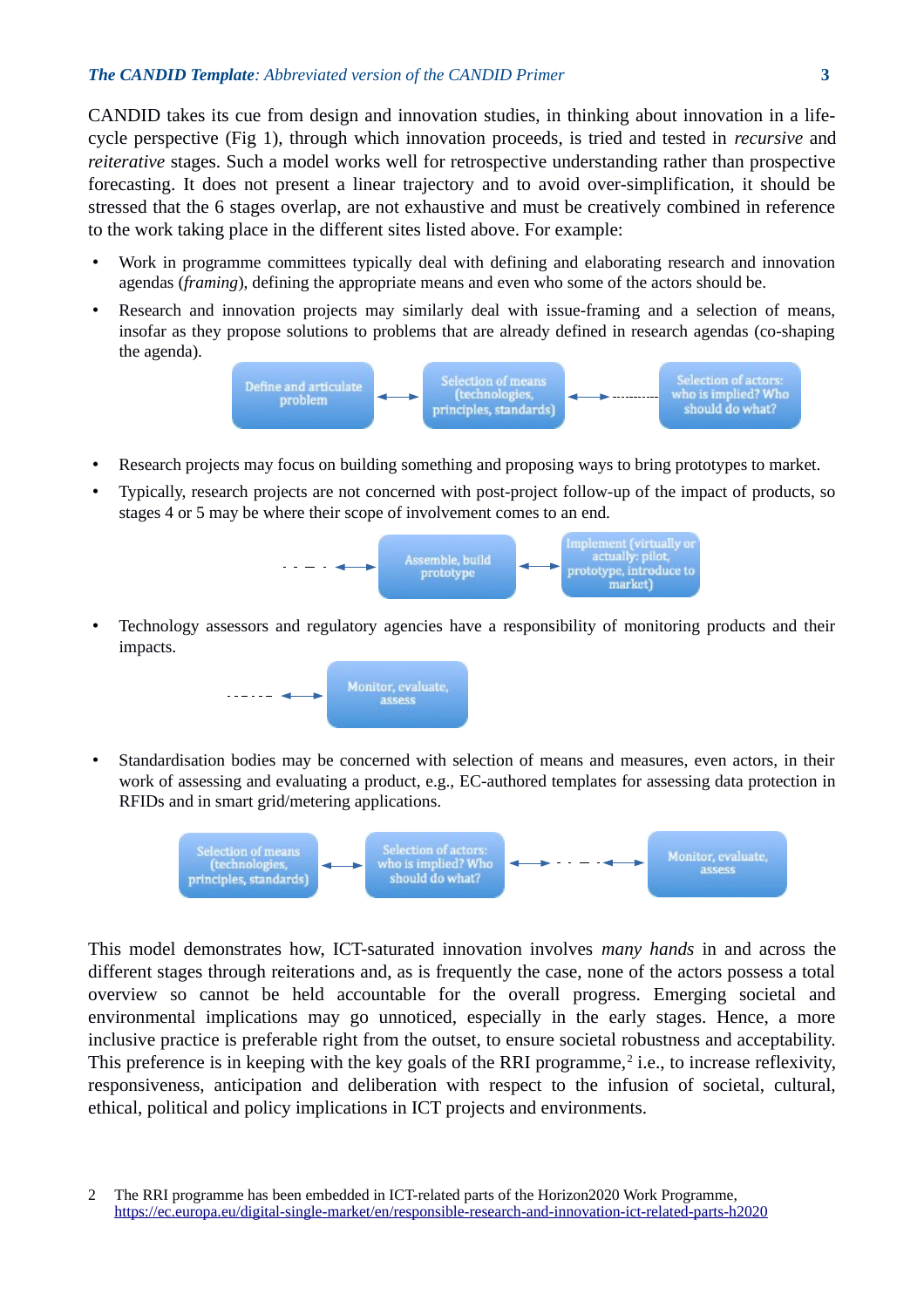**Key considerations in addressing the innovation cycle reflexively**

#### ${\bf Selection~of~actors:} \\ {\bf who~is~implied?~Who~should~do~what?}$ Selection of means<br>(technologies, Define and articulate<br>problem principles, standards)

Agendas and visions are not all-powerful. The networked and distributed character of many innovation projects means that all sorts of actors, not only those who define the research agendas, can co-shape the ways in which innovation agendas evolve and how (*Primer, Sections 2, 3, 4*).

- *Assumptions:* Has your team considered its taken-for-granted assumptions about society, culture, individuals, certain groups, citizens in general, disciplinary and knowledge hierarchies, and the everyday goings-on for which the innovation is supposedly purposed? For example, aiming solely to increase efficiency and productivity may introduce a whole host of new problems.
- Is your team trying to solve a technical or a social problem? According to the RRI programme, the best projects start with a well-constructed and adequately scrutinised societal concern rather than solely a technical challenge.
- What is the representation of women and ethnic minorities on your team? Design and engineering (also coding) are social activities in which culture, morals and prejudice are reflected. More diverse teams (gender, age, life experience) may define problems differently and suggest more accessible solutions.



- Is your team familiar with the term *upstream engagement* and why/when such an engagement might be a good idea? (*Primer, Sections 2a, 4 and 7*).
- *Inclusion/exclusion:* Who are the individuals and groups depicted in your scenarios, and how are they depicted? Does your problem definition concern those who cannot exercise full citizen rights, have interests and needs that often go unnoticed (e.g., women, carers and domestic labourers), are significantly disadvantages or forced to rely on gatekeepers?
- Have you considered consulting civil society and non-governmental organisations (civil-rights, consumer organisations, privacy activists, etc.) ? Have you considered consulting citizen science initiatives?



- Is your team designing for societal or individual betterment and behavioural change? The current knowledge economy is driven to responsibilising citizens in addressing the societal challenges of the day. *Smart* solutions can be made to appear universally applicable anywhere, any time to anyone and anything, as off-the-shelf plug-and-play solutions ready to be deployed by anyone *in principle*. Yet, the ways in which *anyone* can use an application at *any time* and *anywhere* remains poorly specified and unaccounted for (*Primer, Sections 2b, 4 and 6*).
- *User representation:* Who are the *users* according to your team? Are they expected to take on a selfreliant role as co-producers, *prosumers* and active agents in managing, for instance, energy use and selfcare? A networked user-driven market economy is distinctly characterised by a vision of innovation (and policy) moving users from passive to active roles, responsible for their life-style, consumption and ageing. Yet, user roles are commonly configured *in practice* to be much more passive than that, although, a variety of responses can be expected and observed when individuals come to adopt a technology in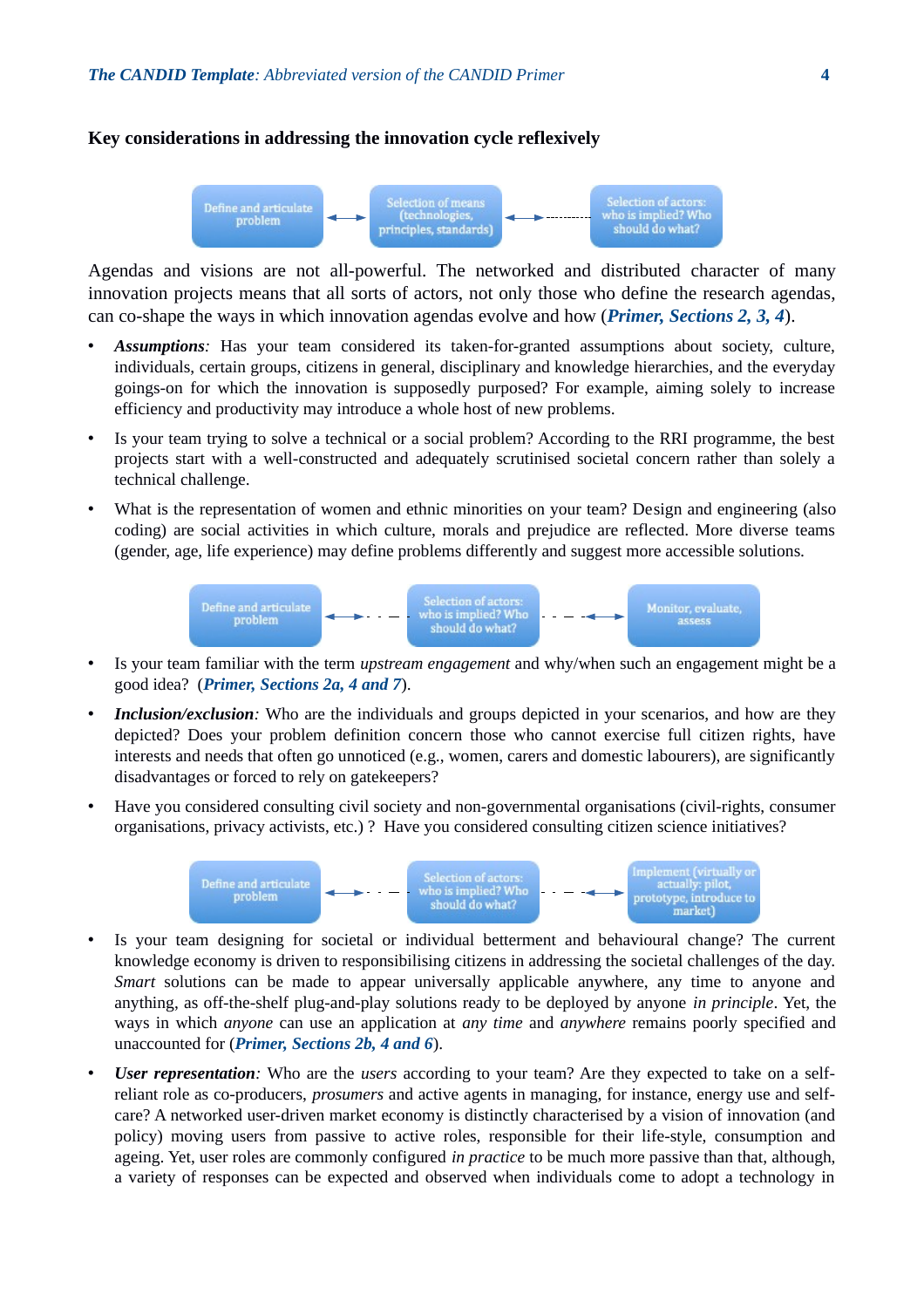*real-life*, either through their own will or due to mandatory policies as in the case of smart meters in several EU countries.

• Has your team considered people's ordinary impulses, instead of promising them efficacy, for example, their everyday habits, moral convictions, community norms and family traditions? (*Primer, Section 2c*).



*Techno-regulation*: Law and legal scholarships are relevant to all stages of the cycle. In ICTsaturated, distributed and networked environments, legal practitioners and scholars will enter into collaborations with users and technology developers, including those who process data on a big scale. This development has triggered debate about the role of law, especially how legal practitioners and researchers can intervene in the innovation practice at the earliest stages, for example, by assisting in the *hard-coding* of law (*speed bumps* and *barriers*) into ICT architectures and software design (*Primer, Section 2d*).

- Is your team aware that treating architectural and software design *in their practical mode* as equivalent to regulation, will endanger the very nature and practice of law, for instance, the use of case law for justifications, discretionary power and judgement in courts?
- Is your team considering the engineering tasks at stake in *rights engineering* such as privacy and dataprotection by-design and default? There is significant degree of uncertainty about how to translate the legislative structuring of fundamental rights protection, which uses *polysemic concepts*, into technical and mathematical language, besides, the modalities which with rights are dealt with change over time.
- Is your team planning to collect personally identifiable information? Has the team assessed if this is necessary and *proportional* to the purpose at hand? Perhaps there is an alternative approach that does not rely on personally identifiable information. Such approach might actually be seen as more innovative and safer, especially in light of the 2018 EU General Data Protection Regulation.



*Selection of means: purpose and justification*: Moral values and common principles can be instrumented to specify purposes and justifications for innovation, for

example, as a progress and betterment, although, technology is typically the lead actor on the *inevitable* path to societal betterment. SSH scholarship can contribute here to the framing of human and societal goods that constitute the purpose of an innovation (*Primer, Sections 2 and 3*).

- Does your team explore cases where technologies have been developed for one purpose, then repurposed with unintended consequences in contexts that were not openly pursued at the outset, or socalled *function creep?* [3](#page-4-0) Does your team differentiate between *function creep* and a reflexive, responsive and anticipatory appropriation of the potential to *re-script* (and *de-script*) a feature or a function in ICT systems?
- Does your team recognise that your project might be promising future performance for which there is no guarantee, rather than a demonstrable capability? Innovation agendas are broad and open-ended to inspire and mobilise, risking to exacerbate tensions between actors with different stakes such as research leaders, entrepreneurs, policy makers, regulators, publics and privacy advocates (*Primer, Sections 2 and 3a*).
- <span id="page-4-0"></span>3 *Function creep* refers to new functions and purposes being revealed to unsuspecting publics and stakeholders.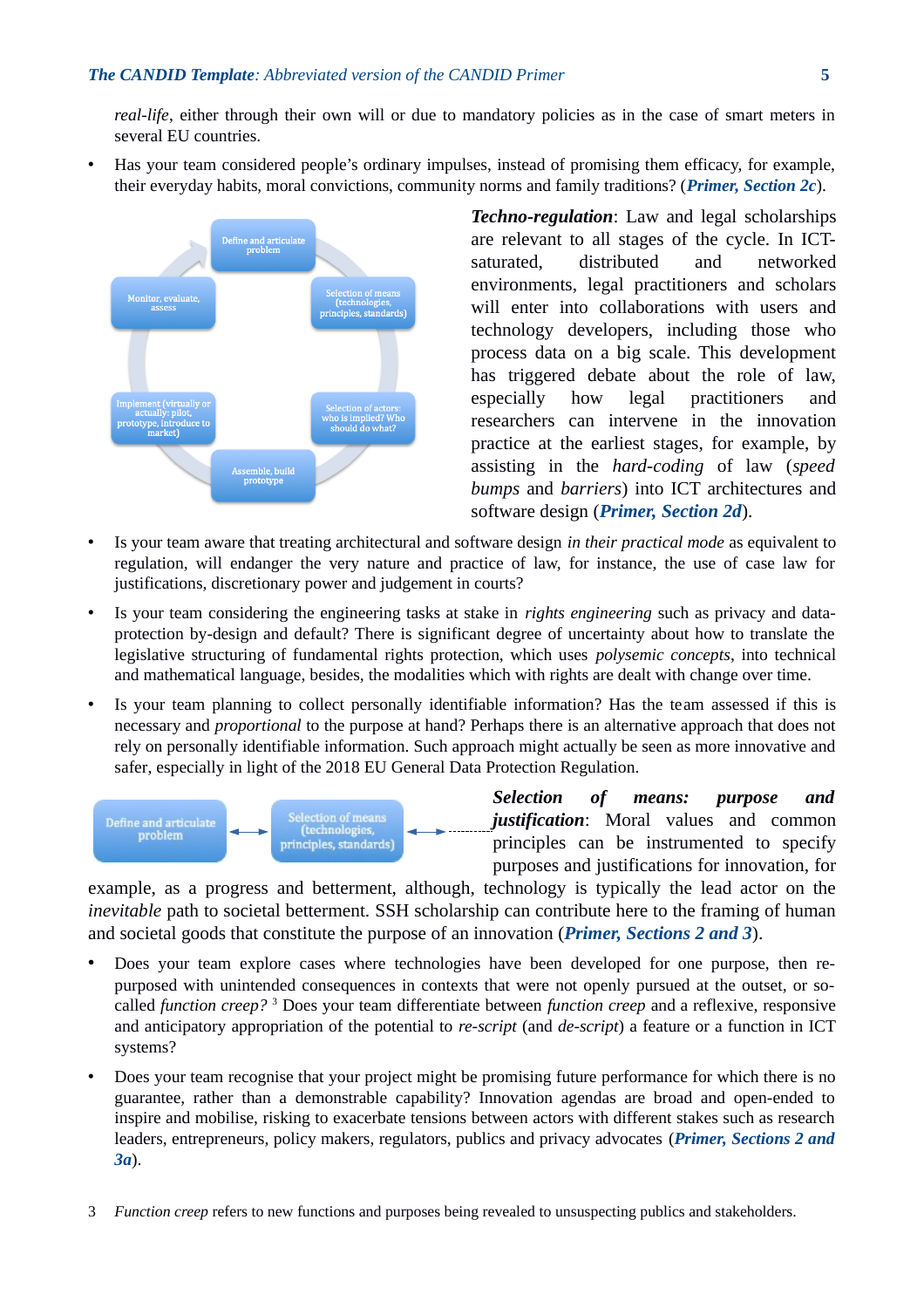• Does your team consider the elusive and open-ended nature of big data or their ambiguous and contested value? Does the team evaluate the nature and level of data-processing and analyses that take place before data are used to support some agenda (political, ideological)? (*Primer, Section 3b*).

*Meaning-making with data*: Simple operations are often amenable to automation, while complex operations on a multiplex of lifeworld problems and scenarios may not automate. SSH scholars can contribute to dis-entangling different situations and problems, not just by providing *additional information* about social life, but with problem frames and an understanding of meaning-making and the nature of common focal points. For example, *citizen scientists* in Barcelona (using sensors) could prove that decibel levels in a popular city square were frequently above the permitted limit, but policing the noise as a *simple matter of measure*, came up against SSH research showing that people vary considerably in terms of the irritation or anger *certain types* of noise can trigger while *other types* do not, i.e., regardless of whether or not decibel levels exceed a permitted limit.



*Extended peer reviews*: If democracy is the starting point of *smart* developments, not algorithms and product design, then matters of inclusion, participation, public discussion, justice and expert intervention can be brought together to ensure that the stakes are adequately articulated, that expectations of citizens are realistic and rights and freedoms protected (*Primer, Section 4*).

- Does your team seek out occasions to include knowledge, values and interests that can be voiced in consultations? (*Primer, Sections 4a, 5 and 6*).
- How does your team identify and select stakeholder groups? How does your team identify citizens and select amongst them prospective users and relevant publics? How does your team identify and select scientific and engineering expertise?

*Assemble and build*: The designer is not an all-knowing person. ICT systems are frequently developed (and improved) directly in and through their use. Users are not uniform however, but varied and often involved in design and implementation by necessity (biometric passports) or *good practice*, for example, user-centred and participatory design, human-computer interaction and communications research (*Primer, Sections 5 and 6*)

- *Interdisciplinarity:* How symmetric are the relations your team has with SSH scholarship? Has the framing of societal problems alongside the engineering problems been a reiterative, recursive work, properly elaborated, collectively understood and appropriated throughout the innovation and development cycle?
- Is your team genuinely willing to collaborate across disciplines to see beyond their own focus and develop the potential of networked interdisciplinary environments?
- Does your team expect to measure against *grand ideas* and a promise of synthesised inter-disciplinary perspectives?
- Does your team consider the variation in the time scales disciplines and innovation practices work with? An ethnographer attempting to understand the lifeworld of a local community works on a time horizon which typically would not converge with that of an engineering project. Large-scale infrastructural projects can stretch over decades while the innovation cycles in agile software design are down to weeks or days.

*Implementing:* SSH researchers have been developing strategies over decades to bridge between technological solutions, their users and usefulness in essentially societal settings.

Implement (virtually or<br>actually: pilot, Monitor, evaluate, prototype, introduce to market)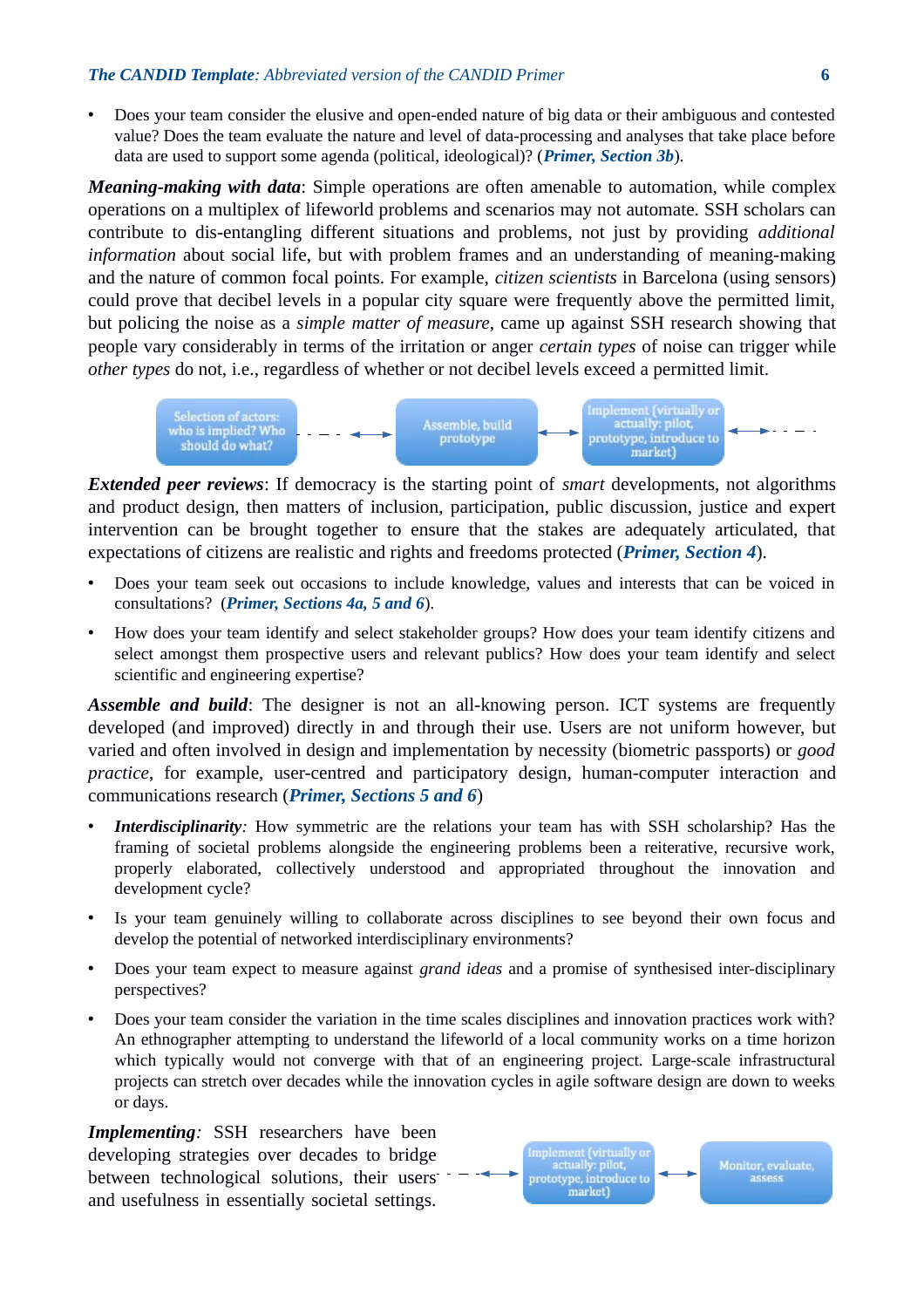More recent depictions of markets however, are based in individualist ideologies that develop alongside and are evaluated against the outcomes of user-centred and participatory design and human-computer interaction research (*Primer, Sections 6 and 7*).

• Does your team engage SSH scholarship to contribute in identifying the social sorting and profiling that individualised solutions, automated processing and decision-making can engender?

*Assessing*: The Science and Technology Options Assessment (STOA) agency is the pan-European institution of Technology Assessments (TA), while member states may also have national TA offices. Democratised and socially constructivist approaches have increased in Europe, shifting the course to more *up-stream* assessments, for example, so-called Constructive Technology Assessments (CTA) that are carried out in close proximity to all stages of research and development, especially the early stages (*Primer, Section 7*).

- Is your team planning to consult ELSA<sup>[4](#page-6-0)</sup> researchers or the RRI programme to improve upon the institutional and agenda setting practices associated with your innovation and development project?
- Does your team consider targeting the whole innovation cycle for ongoing reiterative assessments?
- Is your team aware that all expertise operates on assumptions, models and ideologies that are essentially social and interpretative in their making? With innovation and design becoming near-ubiquitous, new opportunities emerge to critically engage users, publics and society at large, to which SSH researchers can contribute a dialogue on controversies and explorations.

#### **Five key cross-cutting themes among key findings from CANDID communications**

See also **[http://candid.dataviz.xyz](http://candid.dataviz.xyz/)** , the online facility for data sharing and visualisation of discursive analyses

- 1. *Smart as a concept.* No single or unitary meaning can be ascribed to *smart* as a concept. Certain characteristics are prominent however, such as pervasive digitisation, miniaturisation of electronics, the ubiquity and integration of networks, sensors and actuators, the empowering of users, integrated services and a general orientation towards problem solving and design for everyday occupational, public and private practices. Yet, the primary role of using the concept appears to be rhetorical, political and policy oriented.
- 2. *Inclusion/exclusion.* There is a general lack of attention and sensitivity to the diversity of individuals, groups and communities, and the diversity of their interests, life choices, social attitudes and needs. Certain groups are labelled 'laggards' or 'late adopters', and some groups are ignored altogether in scenario-building and other visions of *smart* solutions.
- 3. *Role and quality of data*. Data are used for strategic purposes, even quite raw and inconclusive data. For example, there is inconclusive evidence that people actually change their habits by accessing smart metering data, yet the meters are already introduced on the basis of such an assumption. Bureaucrats incorporate data in their decisions, yet engineers may deem the data poor or inconclusive. Citizens use data for litigation purposes irrespective of their accuracy, and so on.
- <span id="page-6-0"></span>4. *Conflation of roles*. *Smart* solutions and services are typically promoted as user-centric and codesigned with users. Yet, in practice there is parallel tendency to construct citizens as passive agents who are merely the recipients of the societal good *smart* is thought to deliver. This also plays out in the legal field, where users as holders of rights (*data subjects*) are at the core of data